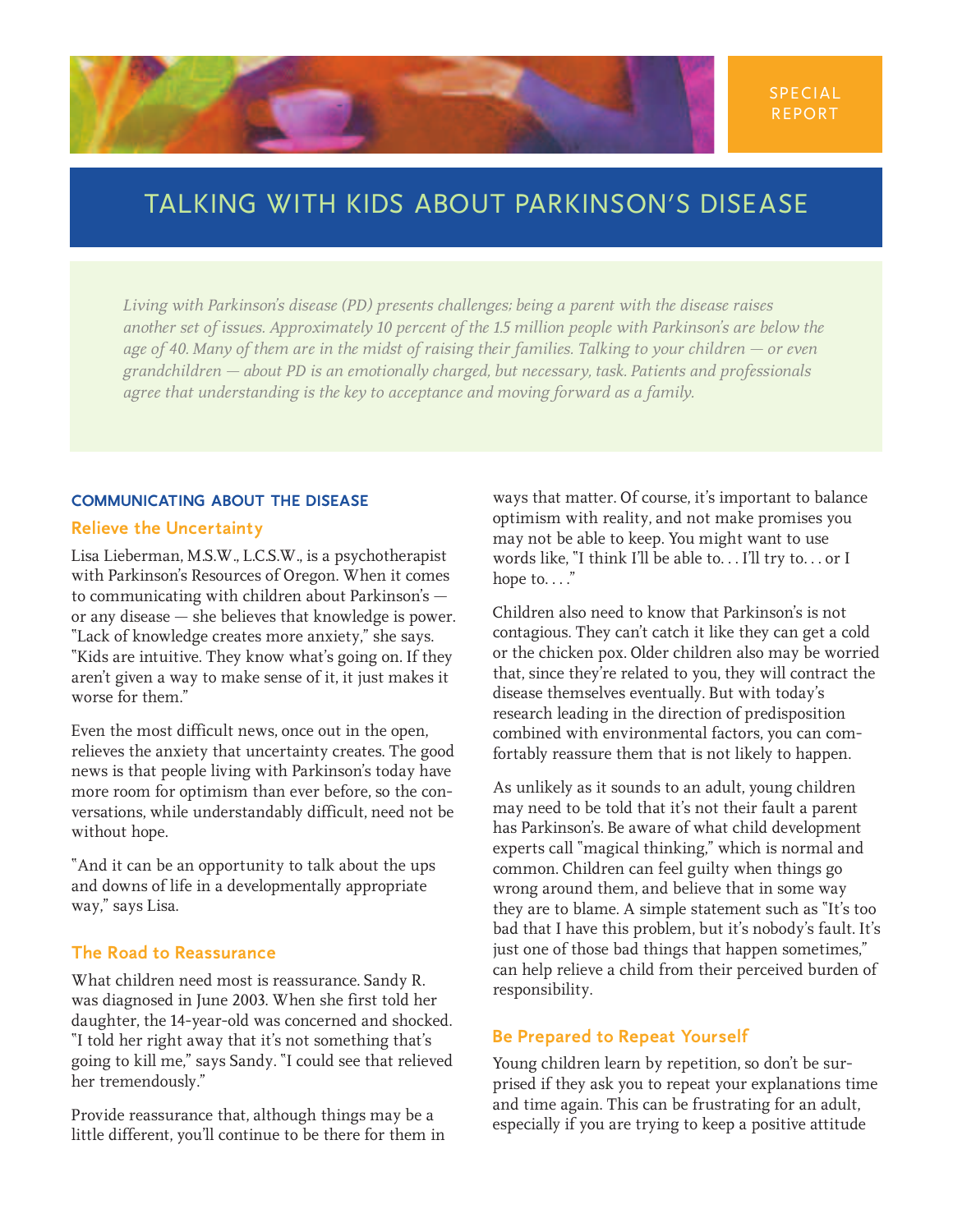

and not dwell on your problems. Ongoing reassurance and honesty are important to building their acceptance and understanding, so answer their questions as often as they need to ask them.

#### **CONSIDER AGE DIFFERENCES**

### **What is Developmentally Appropriate**

Therapist Lisa Lieberman stresses that it is important to make the information available to kids at a developmentally appropriate level. Particularly at first, you may want to talk to each child individually if they have different information needs. A six-year-old may just need to be told that a part of mommy's brain isn't working like it should, and that makes her move funny, but she's going to be okay. An adolescent may need more specific information about the disease.

Outside resources can help in guiding your discussions. The American Parkinson Disease Association, Inc. Young-Onset Information & Referral Center publishes a free booklet called *My Mommy has PD . . . But It's Okay!* Written at a third-grade reading level, it can also be used as a read-aloud booklet for younger children. *What's Wrong with Grandpa?*, published by the Central Ontario Region of the Parkinson's Foundation of Canada, also is useful.

There are a variety of good Web sites with information at all levels. "I showed my teenage daughter Michael J. Fox's Web site," says Sandy. "We talked about how they are spending a lot of money on research, which could help me. That was reassuring to her."

# **Consider Outside Help**

According to The National Parkinson Foundation, "sometimes adolescents can benefit from professional counseling to help ease the struggle of having a parent who is less than physically perfect."

Lisa Lieberman agrees. She says that it is important to try to tease apart the strands in family dynamics, to determine what issues are really due to the general make-up of the individual or family and what is about the PD. The combination of those elements can be a complex interaction that a specialized therapist can help a family work through.

#### **EXPLAINING THE PHYSICAL EFFECTS**

Children are naturally curious about — and even frightened by  $-$  the physical changes that Parkinson's can bring.

"The jerking from the medicine, or tremors from the disease, the difficulty in moving or stooped posture, these things may be alarming to young children," says Gloria Bock, A.P.R.N., B.C., program coordinator of the Regional Parkinson's Center at Aurora Sinai Health Care in Wisconsin. "But when these things are explained in language they can understand, their curiosity is satisfied and their fear diminished."

Here are some simple ways to explain to children the physical symptoms associated with PD and the effects of medication.

- **Freezing** The message from my brain to move my legs just doesn't get through.
- **Stiffness** It's kind of like the sore muscles you get after playing sports.
- **Stooping, Balance or Shuffling** Using a cane helps make walking easier.
- **Shaking or Tremors** The parts of my brain that send the messages don't always work like they should. Sometimes it's embarrassing, but that's okay.
- **Mask** Lack of expression in my face or voice doesn't mean I'm sad or angry, especially at you.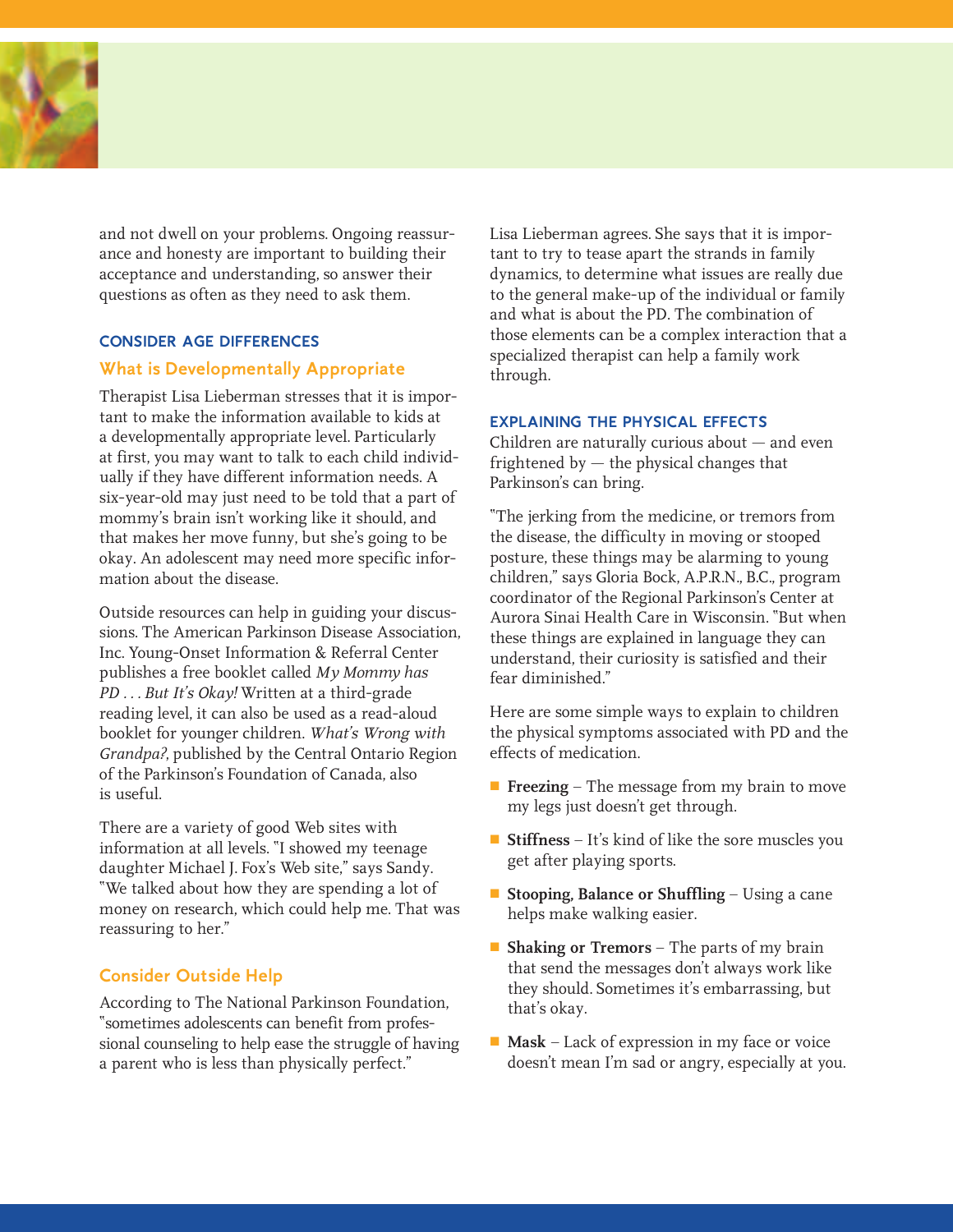

### **FIRST IMPRESSIONS CAN BE MISLEADING**

When you're first talking to the children in your life about PD, keep in mind that their initial reaction may be misleading, and you may not want to take it at face value. In 1993, Jaci Dumler shared her diagnosis with her son and daughter, then 8 and 11 years old.

"We had a family meeting, where we just gave the top-line information — not a lot of detail at first until the questions started coming." She thought that nothing could affect her happy-go-lucky son. But when they recently reminisced about that conversation, he shared with her how concerned he really had been. "Mom, I was freaking. I didn't know what to do." As every parent knows, children don't always express what they're thinking, and that goes double for adolescents and teenagers.

Sandy, whose symptoms are mild enough to go relatively unnoticed, says at first her daughter didn't seem to express much ongoing worry. "But later I heard from her best friend's mother that she had talked to her about it, and she was really upset and worried." Sandy's daughter was likely trying to protect her mother, fearing that expressing her feelings would make her mother feel worse.

In your conversations, it is important to stress to kids of all ages that their feelings are okay.

### **EXPANDING THE CIRCLE – FRIENDS AND SCHOOLMATES**

Of course, the need to communicate about PD doesn't stop at your doorstep.

"You have to be honest with your kids' friends, too," says Liz S. of California. She works in the classroom with her 8-year-old and talks to the kids about it: "You know how everyone's bodies are different, right? Well, I have something different in my brain, where it doesn't produce the right

chemicals, so sometimes I shake. Just ignore it; it's not a big deal." That's all they need, she says. "They accept it. And then when it happens, they'll help me carry things, and they feel so important."

Jaci D. made it a point to show the deep brain stimulation (DBS) device to her son's friends. "The boys thought it was cool. They called me the bionic mom." On the other hand, her daughter was uncomfortable with that kind of openness, which she attributes to some of the natural selfimage issues of being a teenager.

#### **LIVING WITH THE DAILY UPS AND DOWNS**

You know that living with Parkinson's means that some days will be better than others. A few practical tips may help your kids cope with the inevitable ups and downs and come to understand that the effects of PD are not always constant.

# **Allow All Feelings**

Lisa Lieberman brings a unique perspective to her work in dealing with family issues related to chronic illness. Her husband has MS and their son is autistic. "One of the tools for my journey is to allow all feelings," she says.

Old parenting wisdom says allow feelings, limit actions. Give your kids a chance to voice feelings, even the seemingly forbidden ones like fear, anger, shame and resentment. "But there's a difference between hating how mom has PD, and how you need to treat her," says Lisa. "Another rule of thumb is to listen, listen, listen."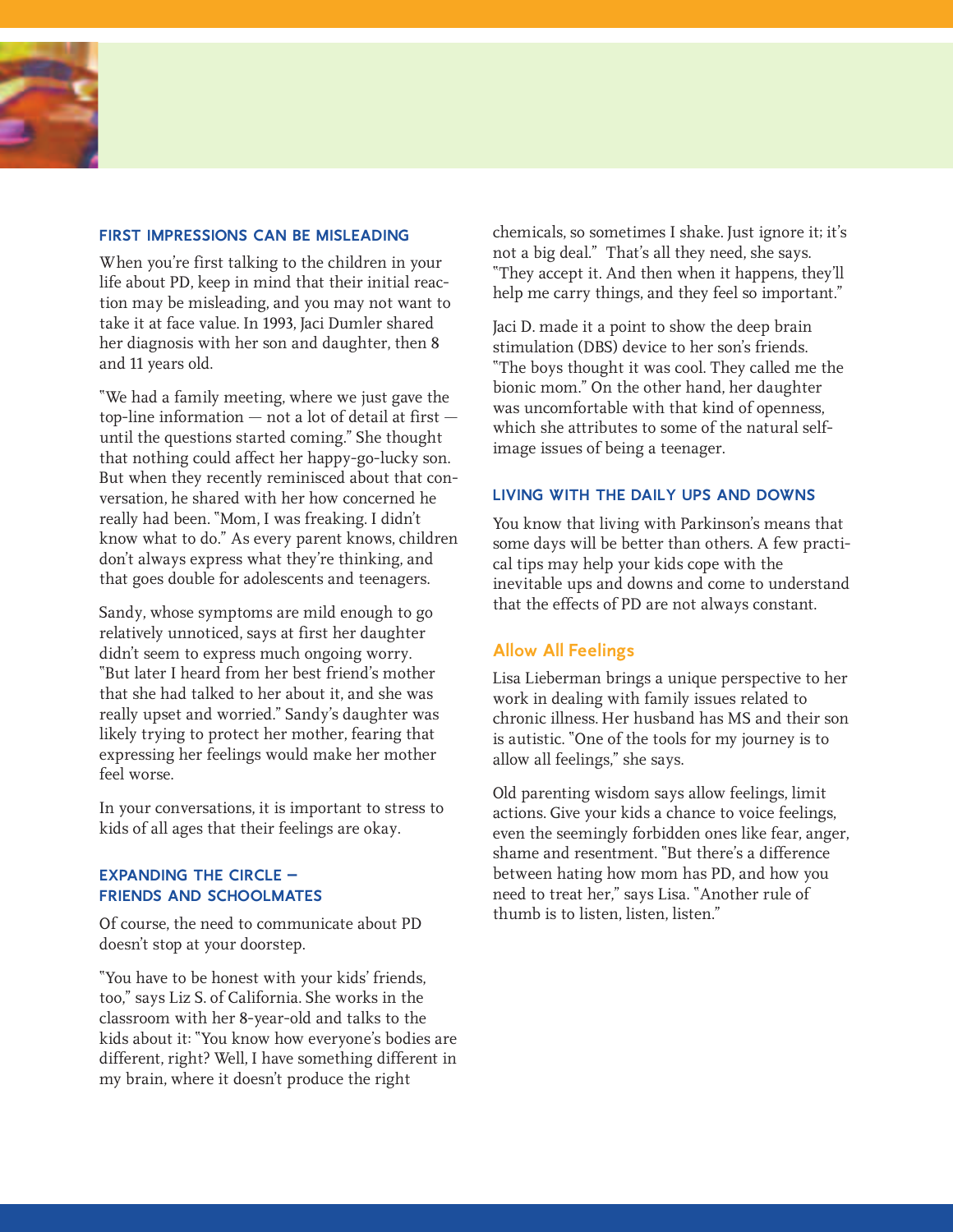# **Be Comfortable With Yourself**

We all know that keeping a positive attitude can affect our mental and physical health. So maintaining a certain amount of calm and acceptance about your circumstances can set the tone for your family interactions. If the parent with PD is constantly complaining or embarrassed, kids will pick up on that and act the same way.

Of course, that's not to say that you have to keep everyone's spirits up all the time. You need to experience your own emotions and give them validation. The key is to not get caught up in your emotions and let them drag you down.

Keeping your sense of humor certainly helps. Jaci believes being able to laugh at yourself is a key component to living with PD. "One time I was trying to fix supper and my arm started flailing. Here I am with a big knife, cutting potatoes. We all got a good laugh. You have to stay positive."

### **Encourage Understanding of Treatments and Effects**

Parents with Parkinson's agree that you shouldn't try to hide what you're going through from your family. Doing so can backfire on you.

"It used to be that when I'd have my 'off' periods, I would go into my room rather than subject my family to it," says Joan S. "That was a big mistake, because they needed to see what I was going through in order to understand."

Greg H. has had two successful rounds of DBS surgery since his diagnosis in 1990.<sup>\*</sup> He says his kids have become very sensitive to his needs when he goes in for what he calls his annual "stimulator appreciation day" where the device is turned off for 24 hours. "They see that I'm almost catatonic without it, and they have such an appreciation and understanding of what the technology does for me."

Greg is a vocal proponent of the DBS therapy after it had such a positive effect on his life, and he has advised several patients on the procedure. "I've taken my kids along on those visits," he says, "so they know a lot of people with Parkinson's." That exposure helps them gain greater understanding and openness about the disease.

\* *Results vary; not every response is the same.*



# **New Hope for Parkinson's Program**

If you haven't already joined New Hope for Parkinson's, but would like to receive future newsletters and special reports, call us at 1-800-675-5752 or visit us at www.NewHopeforParkinsons.com.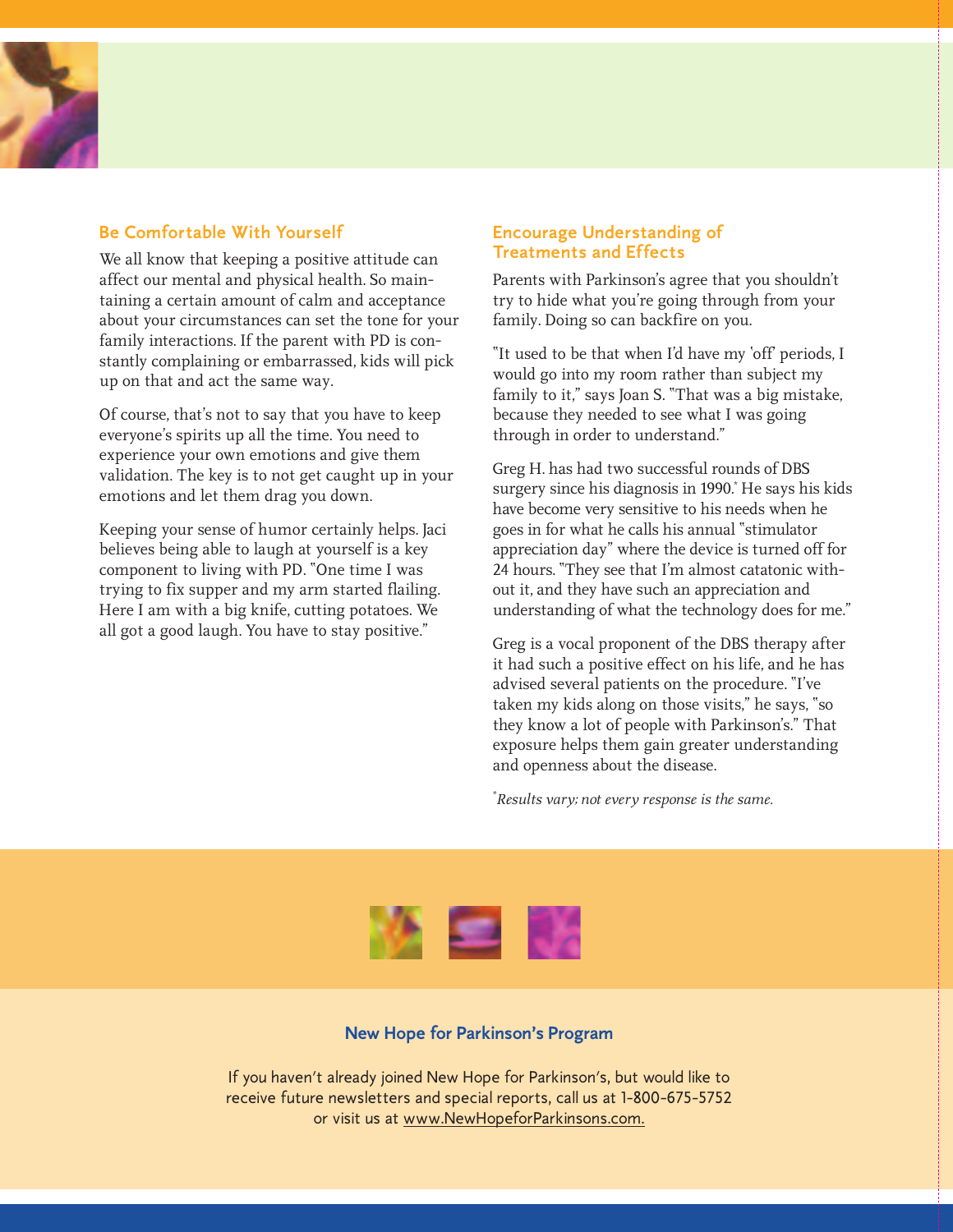

# **THE SILVER LINING: UNEXPECTED POSITIVES**

As difficult as it can be living with PD and raising kids at the same time, there are some positive aspects that arise for many people.

# **Raising Compassionate Kids**

Joan sees her children developing into more compassionate, caring and non-judgmental people. When she has functions at the house that are attended by people with Parkinson's, her children anticipate their needs and help without being asked. "They are just so much more aware of other people's needs."

# **Developing Responsibility**

When a parent has PD, the tendency can be for kids to help out more with things their parents can no longer do. When Michelle L.'s husband is out of town, her older son helps tie his little sister's shoes and button her shirt, and he feels good about helping. The children are definitely learning independence. "They love that they get to cook certain things, and sometimes even fight over who gets to do the dishes," she says.

Jaci has seen changes in her children. "My daughter has definitely gotten more independent. She does a lot around the house that she wouldn't have had to, and I think it has made her a better person." Does her daughter resent the extra work? "In the beginning she probably did, but now that she's an adult, I think she knows it was good for her development."

Jaci first started having freezing episodes about two years after she was diagnosed. Her son heard her calling for help when she couldn't get out of bed. "He came and helped me by getting my pill. That helped him, to know that he could help me."

Liz agrees, saying that her son likes feeling that he's helping. "Of course, you have to let them be a child," she says.

That idea gets a firm nod from therapist Lisa Lieberman. "It's important not to parentify kids," she says. They may learn more responsibility, but they need permission to be kids, have friends and be normal in that respect. "They are not there to be in charge of everything. They need to have some of the carefree spirit of being a kid." There is a fine line between developing an appropriate sense of responsibility — not pretending that things aren't any different — and putting too much onto their shoulders.

### **Learning Acceptance**

With patience, persistence and openness, families can experience a growing sense of acceptance and matter-of-fact handling of PD in their lives. "The disease is just a matter of course in our lives," says Michelle. "But it has brought us closer in different ways." Her children are very protective of her, and also have grown very close to their father because he's taken over a lot of the things that she can't do.

They have learned what people of any age would do well to learn: Although there are changes in their life, they can work through them together. Issues like this can be an opportunity to teach your kids a basic tenet of life — that what happens to us may not be completely in our control, but how we handle it is up to us.